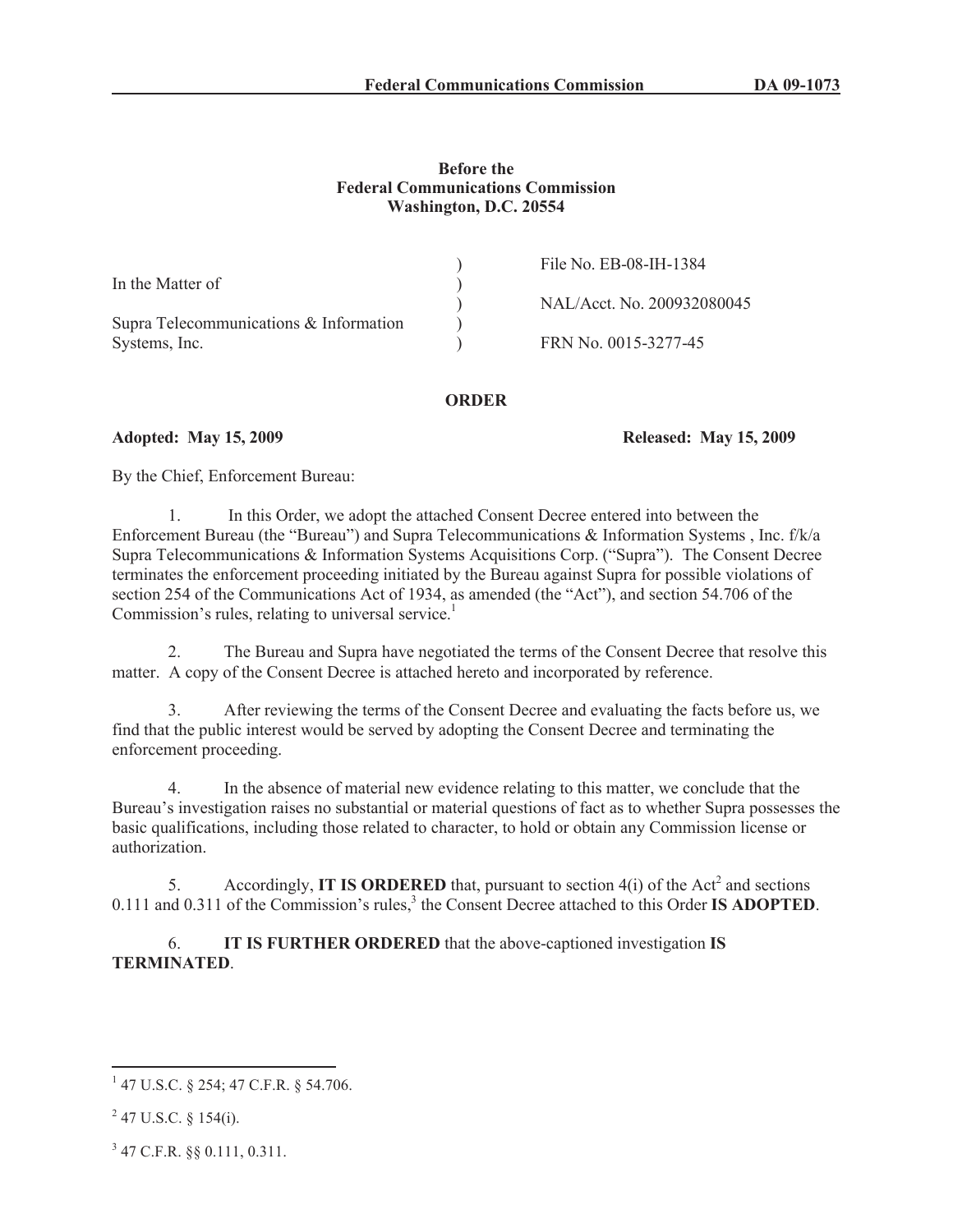7. **IT IS FURTHER ORDERED** that a copy of this Order and Consent Decree shall be sent by first class mail and certified mail, return receipt requested, to Douglas D. Orvis II, Bingham McCutchen LLP, 2020 K Street, N.W., Washington, D.C. 20006-1806.

## FEDERAL COMMUNICATIONS COMMISSION

Kris Anne Monteith Chief Enforcement Burea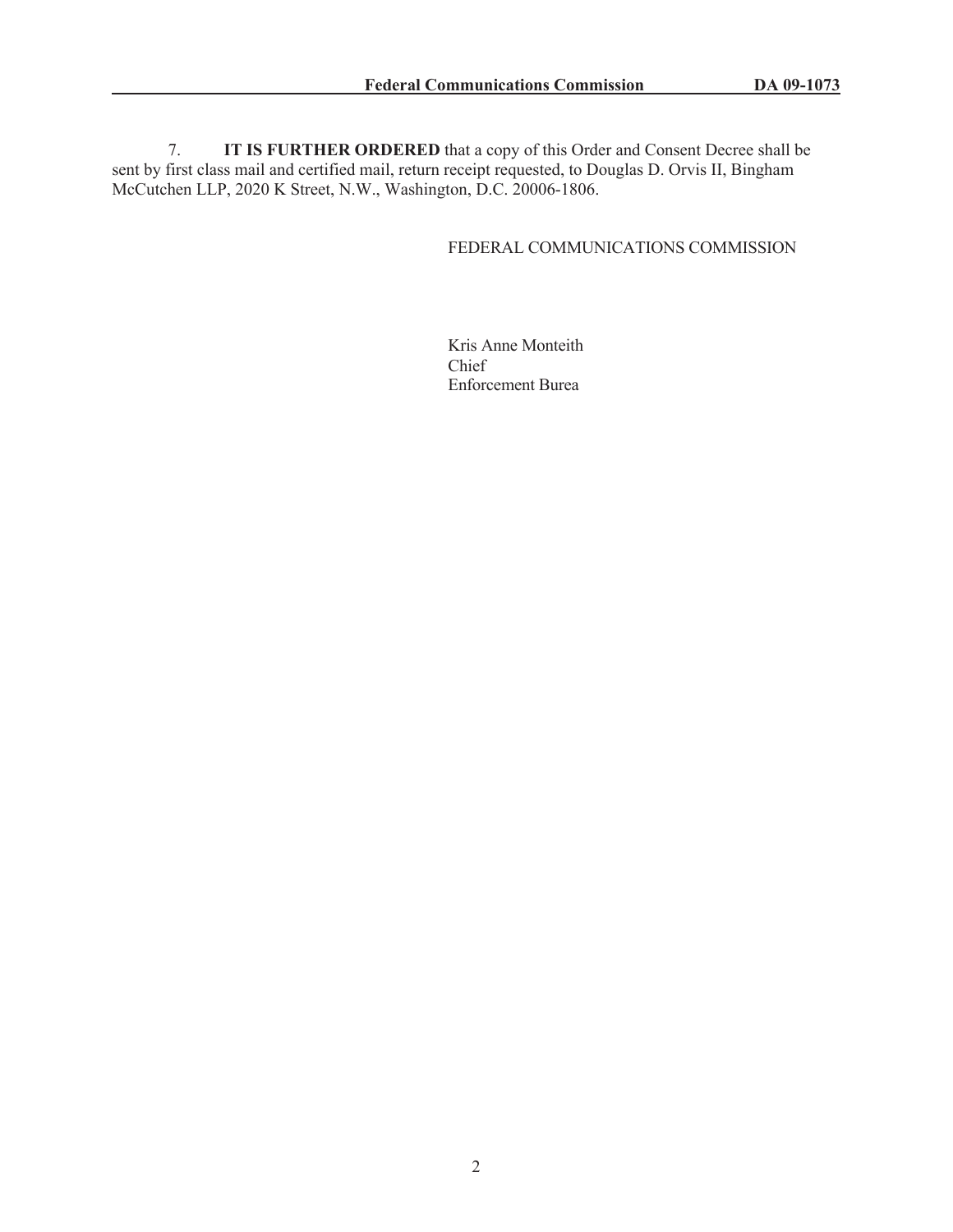#### **Before the Federal Communications Commission Washington, D.C. 20554**

|                                        | File No. EB-08-IH-1384     |
|----------------------------------------|----------------------------|
| In the Matter of                       |                            |
|                                        | NAL/Acct. No. 200932080045 |
| Supra Telecommunications & Information |                            |
| Systems, Inc.                          | FRN No. 0015-3277-45       |

## **CONSENT DECREE**

1. The Enforcement Bureau ("Bureau") and Supra Telecommunications & Information Systems, Inc. ("Supra"), by its authorized representative, hereby enters into this Consent Decree for the purpose of terminating the Bureau's investigation concerning Supra's compliance with section 254 of the Communications Act of 1934, as amended (the "Act"), and section 54.706 of the Commission's rules<sup>4</sup> relating to universal service.

## **I. DEFINITIONS**

- 2. For the purposes of this Consent Decree, the following definitions shall apply:
	- (a) "Act" means the Communications Act of 1934, as amended, 47 U.S.C. § 151 *et seq.*
	- (b) "Adopting Order" means an order of the Commission adopting the terms of this Consent Decree without change, addition, deletion, or modification.
	- (c) "Bureau" means the Enforcement Bureau of the Federal Communications **Commission**
	- (d) "Supra" means Supra Telecommunications & Information Systems, Inc. f/k/a Supra Telecommunications & Information Systems Acquisitions Corp. and its direct parent company (Cleartel Communications, Inc.) and any wholly or partially owned direct or indirect subsidiary of Supra Telecommunications & Information Systems, Inc. or its direct parent company.
	- (e) "Commission" and "FCC" mean the Federal Communications Commission and all of its bureaus and offices.

<sup>4</sup> 47 U.S.C. § 254; 47 C.F.R. § 54.706.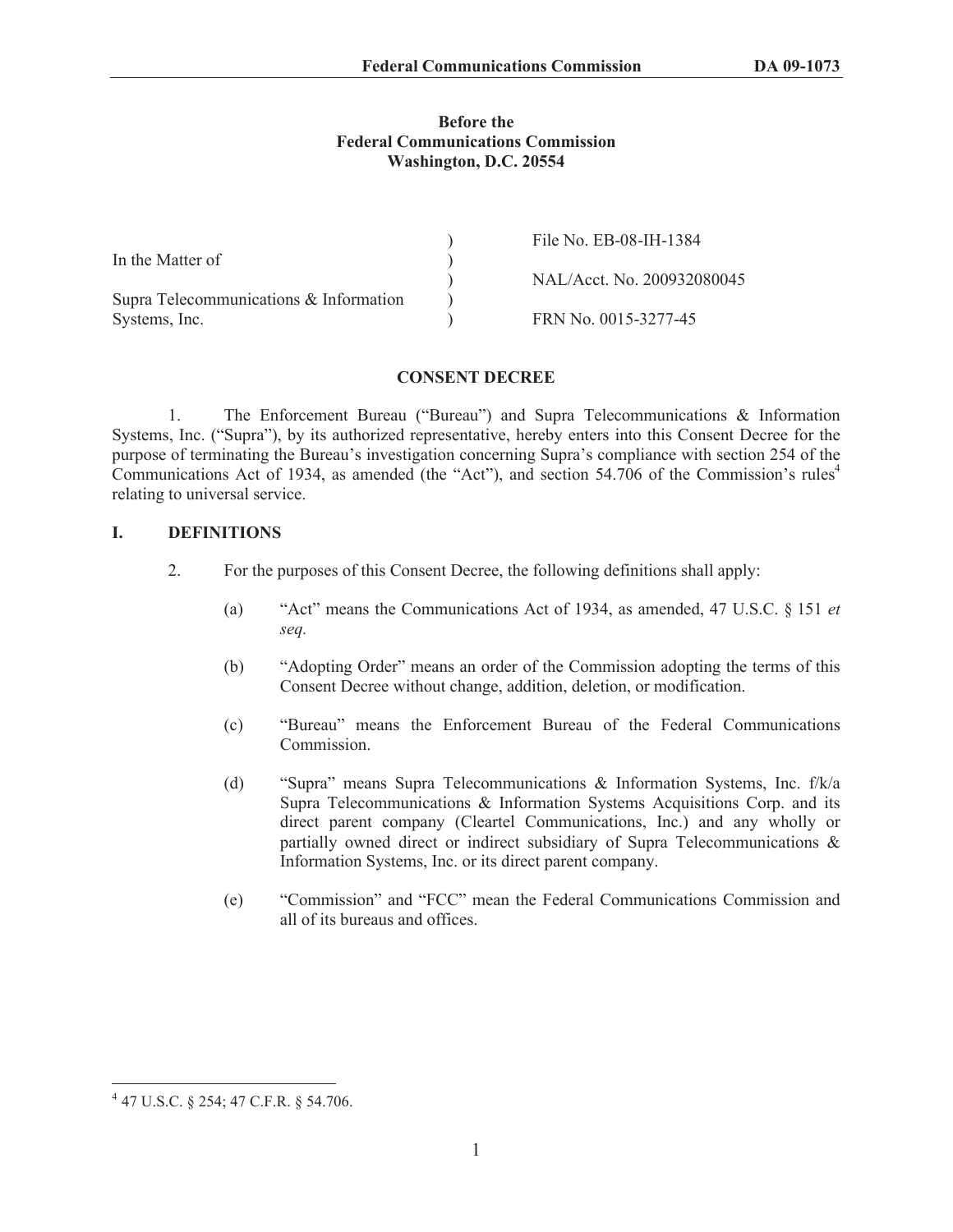- (f) "Compliance Plan" means the program described in this Consent Decree at paragraph 11.
- (g) "Effective Date" means the date on which the Commission releases the Adopting Order.
- (h) "Investigation" means the investigation commenced by the Bureau's June 26, 2008 Letter of Inquiry<sup>5</sup> regarding Supra's universal service contribution obligations.
- (i) "Parties" means Supra and the Bureau.
- (j) "Rules" means the Commission's regulations found in Title 47 of the Code of Federal Regulations.

## **II. BACKGROUND**

3. Pursuant to section 254(d) of the Act and section 54.706 of the rules, telecommunications carriers that provide interstate telecommunications services are required to contribute to the federal Universal Service Fund ("USF").<sup>6</sup>

4. Supra offers interstate and international telecommunications services and is subject to the requirements discussed in paragraph 3 above.

5. On June 26, 2008, the Bureau issued a letter of inquiry to Supra.<sup>7</sup> The June 26, 2008 LOI directed Supra, among other things, to submit a sworn written response to a series of questions relating to Supra's apparent failure to contribute to the USF. Supra responded to the June 26, 2008 LOI on August 11, 2008.<sup>8</sup>

6. On May 11, 2009, Supra informed the Bureau that it had entered into an asset purchase agreement (the "APA"), whereby Supra will sell substantially all of its assets and customer base to a third party and will then no longer operate as a telecommunications carrier or otherwise offer or provide any regulated services subject to Title II of the Act.

<sup>5</sup> *See* Letter from Trent B. Harkrader, Deputy Chief, Investigations and Hearings Division, Enforcement Bureau, Federal Communications Commission to John Patton, CEO, Supra Telecommunications & Information Systems Acquisitions Corp., issued June 26, 2008 ("June 26, 2008 LOI").

<sup>6</sup> 47 U.S.C. § 254(d); 47 C.F.R. §§ 54.706, 54.711, 54.713.

<sup>7</sup> *See* June 26, 2008 LOI.

<sup>8</sup> *See* Letter from Douglas D. Orvis II, Bingham McCutchen LLP, to Marlene H. Dortch, Secretary, FCC, Attn: Michele Levy Berlove, Attorney Advisor, Investigations & Hearings Division, Enforcement Bureau, FCC, dated August 11, 2008 ("LOI Response").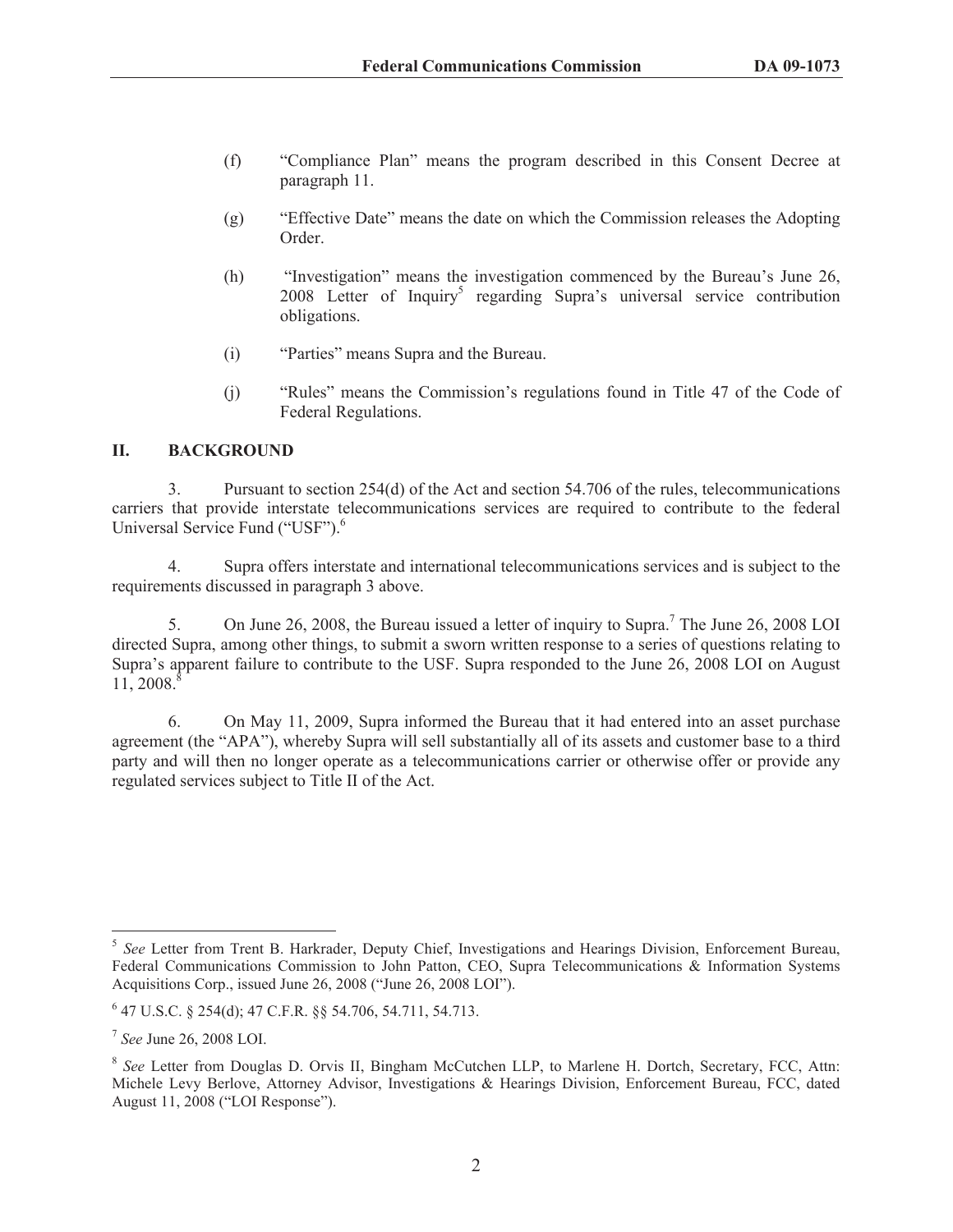# **III. TERMS OF AGREEMENT**

7. **Adopting Order**. The Parties agree that the provisions of this Consent Decree shall be subject to final approval by the Bureau by incorporation of such provisions by reference in the Adopting Order without change, addition, modification, or deletion.

8. **Jurisdiction**. Supra agrees that the Bureau has jurisdiction over it and the matters contained in this Consent Decree and has the authority to enter into and adopt this Consent Decree.

9. **Effective Date; Violations**. The Parties agree that this Consent Decree shall become effective on the date on which the FCC releases the Adopting Order. Upon release, the Adopting Order and this Consent Decree shall have the same force and effect as any other order of the Bureau. Any violation of the Adopting Order or of the terms of this Consent Decree shall constitute a separate violation of a Bureau order, entitling the Bureau to exercise any rights and remedies attendant to the enforcement of a Commission order.

10. **Termination of Investigation**. In express reliance on the covenants and representations in this Consent Decree and to avoid further expenditure of public resources, the Bureau agrees to terminate its investigation. In consideration for the termination of said investigation, Supra agrees to the terms, conditions, and procedures contained herein. The Bureau further agrees that, in the absence of new material evidence, the Bureau will not use the facts developed in this investigation through the Effective Date of the Consent Decree, or the existence of this Consent Decree, to institute, on its own motion, any new proceeding, formal or informal, or take any action on its own motion against Supra concerning the matters that were the subject of the investigation. The Bureau also agrees that it will not use the facts developed in this investigation through the Effective Date of this Consent Decree, or the existence of this Consent Decree, to institute on its own motion any proceeding, formal or informal, or take any action on its own motion against Supra with respect to Supra's basic qualifications, including its character qualifications, to be a Commission licensee or authorized common carrier.

11. **Compliance Plan**. For purposes of settling the matters set forth herein, Supra agrees to create within sixty (60) days a Compliance Plan related to Supra's future compliance with the Act, the Commission's rules, and the Commission's orders governing telecommunications service providers' federal reporting and contribution requirements. The Plan will include, at a minimum, the following components:

> (a) Compliance Manual. Supra shall create, maintain, and update an FCC Compliance Manual. Supra personnel who engage in activities related to FCC regulation of Supra will have ready access to the Compliance Manual and are to follow the procedures contained therein. The Compliance Manual will, among other things, describe the rules and requirements as they apply to Supra regarding the USF compliance and reporting requirements. The Compliance Manual will set forth a schedule of filing and payment dates associated with the USF. The Compliance Manual will encourage personnel to contact Supra's Designated Contact or internal regulatory legal counsel, with any questions or concerns that arise with respect to Supra's FCC compliance. Supra shall submit to the Bureau a final version of its Compliance Manual sixty (60) days after the Effective Date.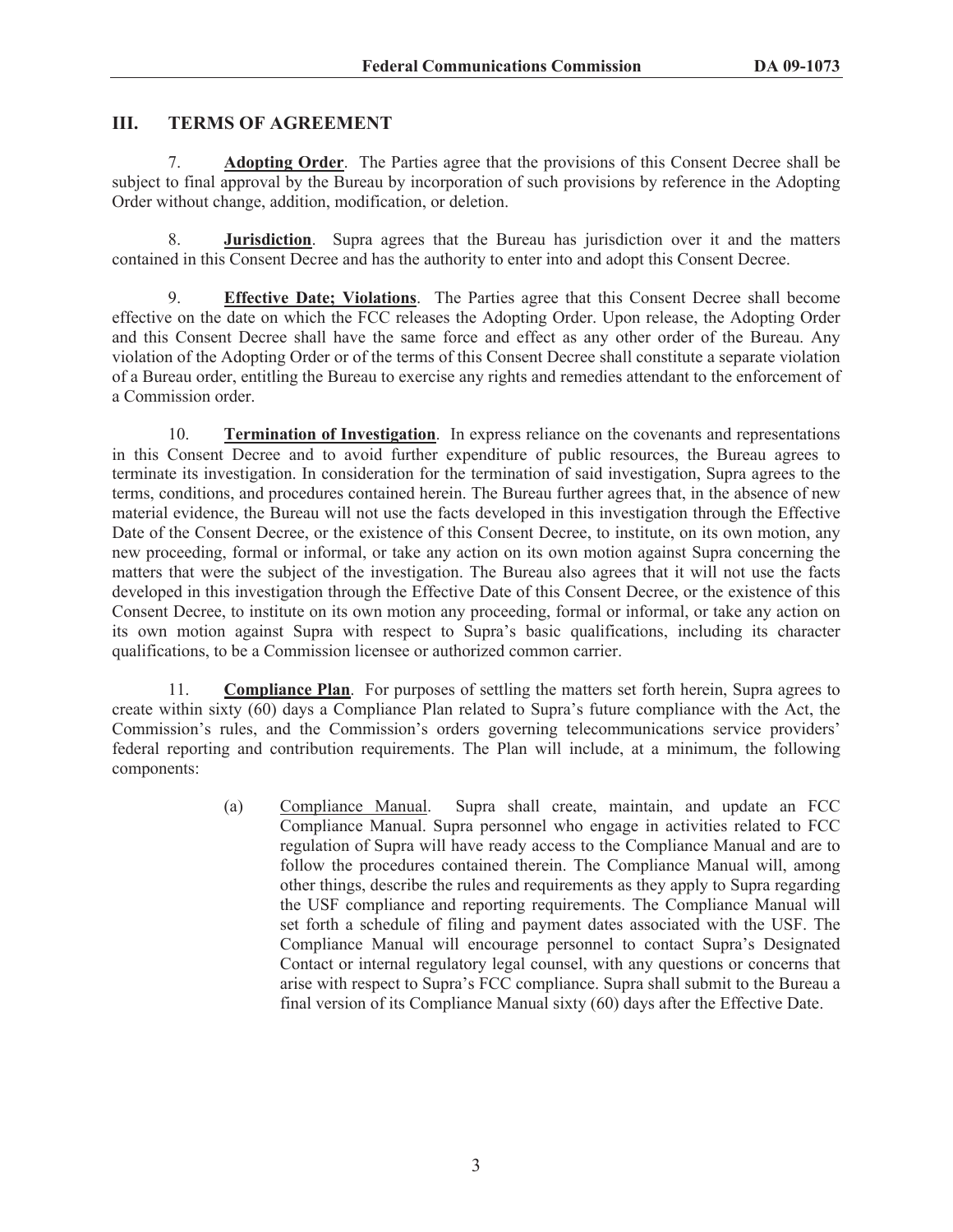- (b) Compliance Training Program. Supra will establish an FCC compliance training program for any employee who engages in activities related to FCC regulation of Supra. Training sessions will be conducted at least annually for such employees to ensure compliance with the Act and the FCC's regulations and policies and, for new employees who are engaged in such activities, within the first sixty (60) days of employment.
- (c) Designated Contact. Supra will designate one employee as the point of contact for all FCC compliance matters.
- (d) Review and Monitoring. Supra will review the FCC Compliance Manual and FCC Compliance Training Program annually to ensure that they are maintained in a proper manner and continue to address the objectives set forth therein.
- (e) Compliance Reports. Supra will file Compliance Reports with the Commission ninety (90) days after the Effective Date, twelve (12) months after the Effective Date, and twenty-four (24) months after the Effective Date. Each Compliance Report shall include a compliance certificate from an officer, as an agent of Supra, stating that the officer has personal knowledge that Supra has established operating procedures intended to ensure compliance with this Consent Decree, together with an accompanying statement explaining the basis for the officer's compliance certification. All Compliance Reports shall be submitted to Chief, Investigations & Hearings Division, Enforcement Bureau, Federal Communications Commission, 445 12th Street, S.W., Room 4-C320, Washington, D.C. 20554.
- (f) Termination. Supra's obligations under this Paragraph shall expire at the earlier of a) twenty-four (24) months after the Effective Date, or b) upon notice provided by Supra to the Bureau, that Supra (i) has ceased operations as a telecommunications carrier and will no longer offer or provide any regulated services subject to Title II of the Act, and (ii) is in full compliance with all obligations under this Consent Decree and all outstanding reporting and contribution requirements as of the date of the notice. This notice shall be accompanied by a sworn declaration from an officer of Supra, certifying that Supra has ceased operations as a telecommunications carrier and will no longer offer or provide any regulated services subject to Title II of the Act, and that Supra is in full compliance with all obligations under this Consent Decree and all outstanding reporting and contribution requirements. This notice shall be submitted to Chief, Investigations & Hearings Division, Enforcement Bureau, Federal Communications Commission, 445 12th Street, S.W., Room 4-C320, Washington, D.C. 20554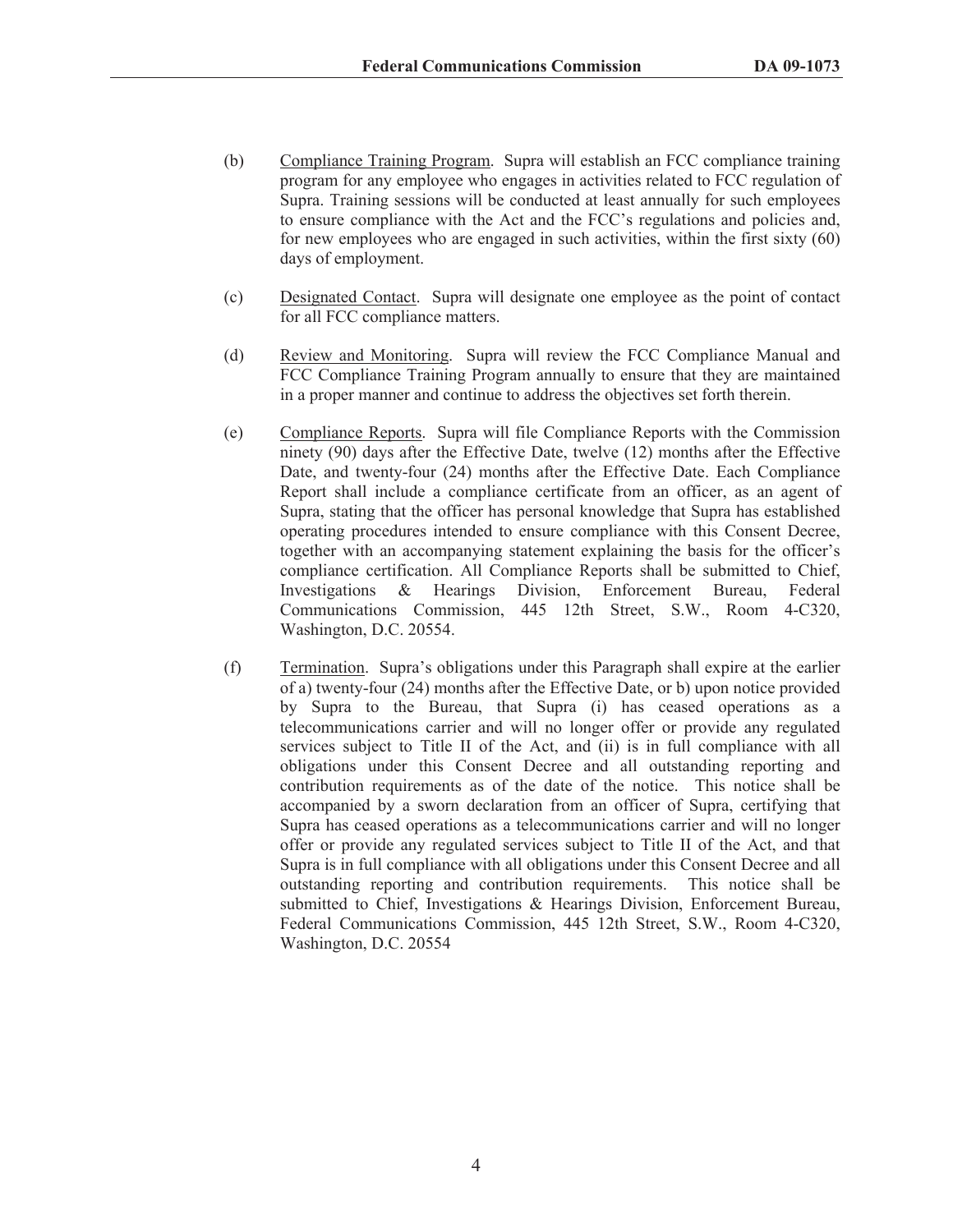12. **Section 208 Complaints: Subsequent Investigations.** Nothing in this Consent Decree shall prevent the Commission or its delegated authority from adjudicating complaints filed pursuant to section 208 of the Act against Supra or its affiliates for alleged violations of the Act, or for any other type of alleged misconduct, regardless of when such misconduct took place. The Commission's adjudication of any such complaint will be based solely on the record developed in that proceeding. Except as expressly provided in this Consent Decree, this Consent Decree shall not prevent the Commission from investigating new evidence of noncompliance by Supra of the Act, the rules, or the Order.

13. **Voluntary Contribution**. Supra agrees that it will make a voluntary contribution to the United States Treasury in the amount of twelve thousand dollars (\$12,000) within seven (7) business days after the Effective Date of the Adopting Order. The payment must be made by check or similar instrument, payable to the order of the Federal Communications Commission. The payment must include the Account Number and FRN Number referenced in the caption to the Adopting Order. Payment by check or money order may be mailed to Federal Communications Commission, P.O. Box 979088, St. Louis, MO 63197-9000. Payment by overnight mail may be sent to U.S. Bank – Government Lockbox #979088, SL-MO-C2-GL, 1005 Convention Plaza, St. Louis, MO 63101. Payment by wire transfer may be made to ABA Number 021030004, receiving bank Federal Reserve Bank of New York, and account number 27000001. Supra will also send electronic notification within forty-eight (48) hours of the date said payment is made to Michele.Berlove@fcc.gov.

14. **Waivers**. Supra waives any and all rights it may have to seek administrative or judicial reconsideration, review, appeal, or stay, or to otherwise challenge or contest the validity of this Consent Decree and the Adopting Order, provided the Commission issues an Adopting Order adopting the Consent Decree without change, addition, modification, or deletion. Supra shall retain the right to challenge Commission interpretation of the Consent Decree or any terms contained herein. If either Party (or the United States on behalf of the Commission) brings a judicial action to enforce the terms of the Adopting Order, neither Supra nor the Commission shall contest the validity of the Consent Decree or the Adopting Order, and Supra shall waive any statutory right to a trial *de novo*. Supra hereby agrees to waive any claims it may otherwise have under the Equal Access to Justice Act, 5 U.S.C. § 504 and 47 C.F.R. § 1.1501 *et seq.*, relating to the matters addressed in this Consent Decree.

15. **Subsequent Rule or Order**. The Parties agree that if any provision of the Consent Decree conflicts with any subsequent rule or order adopted by the Commission (except an order specifically intended to revise the terms of this Consent Decree to which Supra does not expressly consent) that provision will be superseded by such Commission rule or order.

16. **Final Settlement**. The Parties agree and acknowledge that this Consent Decree shall constitute a final settlement between the Parties. The Parties further agree that this Consent Decree does not constitute either an adjudication on the merits or a factual or legal finding or determination regarding any compliance or noncompliance with the requirements of the Act or the Commission's rules and orders.